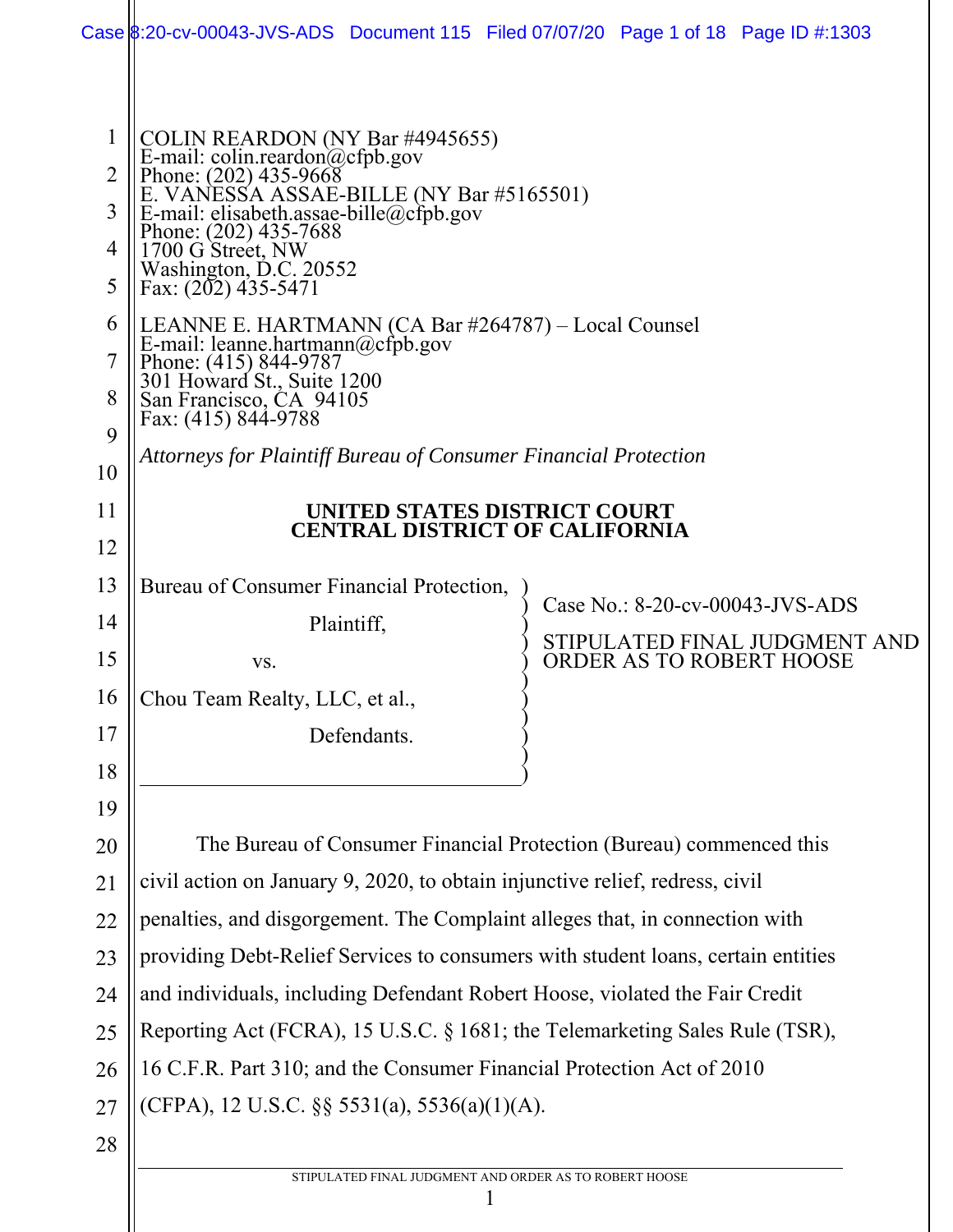STIPULATED FINAL JUDGMENT AND ORDER AS TO ROBERT HOOSE 2 1 2 3 4 5 6 7 8 9 10 11 12 13 14 15 16 17 18 19 20 21 22 23 24 25 26 27 28 The Bureau and Defendant Hoose agree to entry of this Stipulated Final Judgment and Order (Order), without adjudication of any issue of fact or law, to settle and resolve all matters in dispute between these parties. **THEREFORE**, it is **ORDERED: FINDINGS**  1. This Court has jurisdiction over the parties and the subject matter of this action. 2. Venue is proper in this district under 12 U.S.C. § 5564(f). 3. The relief provided in this Order is appropriate and available under sections 1054 and 1055 of the CFPA, 12 U.S.C. §§ 5564, 5565. 4. Defendant neither admits nor denies any allegations in the Complaint, except as specified in this Order. For purposes of this Order, Defendant admits the facts necessary to establish the Court's jurisdiction over him and the subject matter of this action. 5. Defendant waives all rights to seek judicial review or otherwise challenge or contest the validity of this Order and any claim he may have under the Equal Access to Justice Act, 28 U.S.C. § 2412, concerning the prosecution of this action to the date of this Order. Each Party agrees to bear its own costs and expenses, including, without limitation, attorneys' fees. 6. Entry of this Order is in the public interest. **DEFINITIONS**  7. The following definitions apply to this Order: a. "Affected Consumers" includes all consumers who, since January 1, 2015, were charged fees by Docu Prep Center. b. "Assisting Others" includes, but is not limited to: i. formulating or providing, or arranging for the formulation or provision of, any advertising or marketing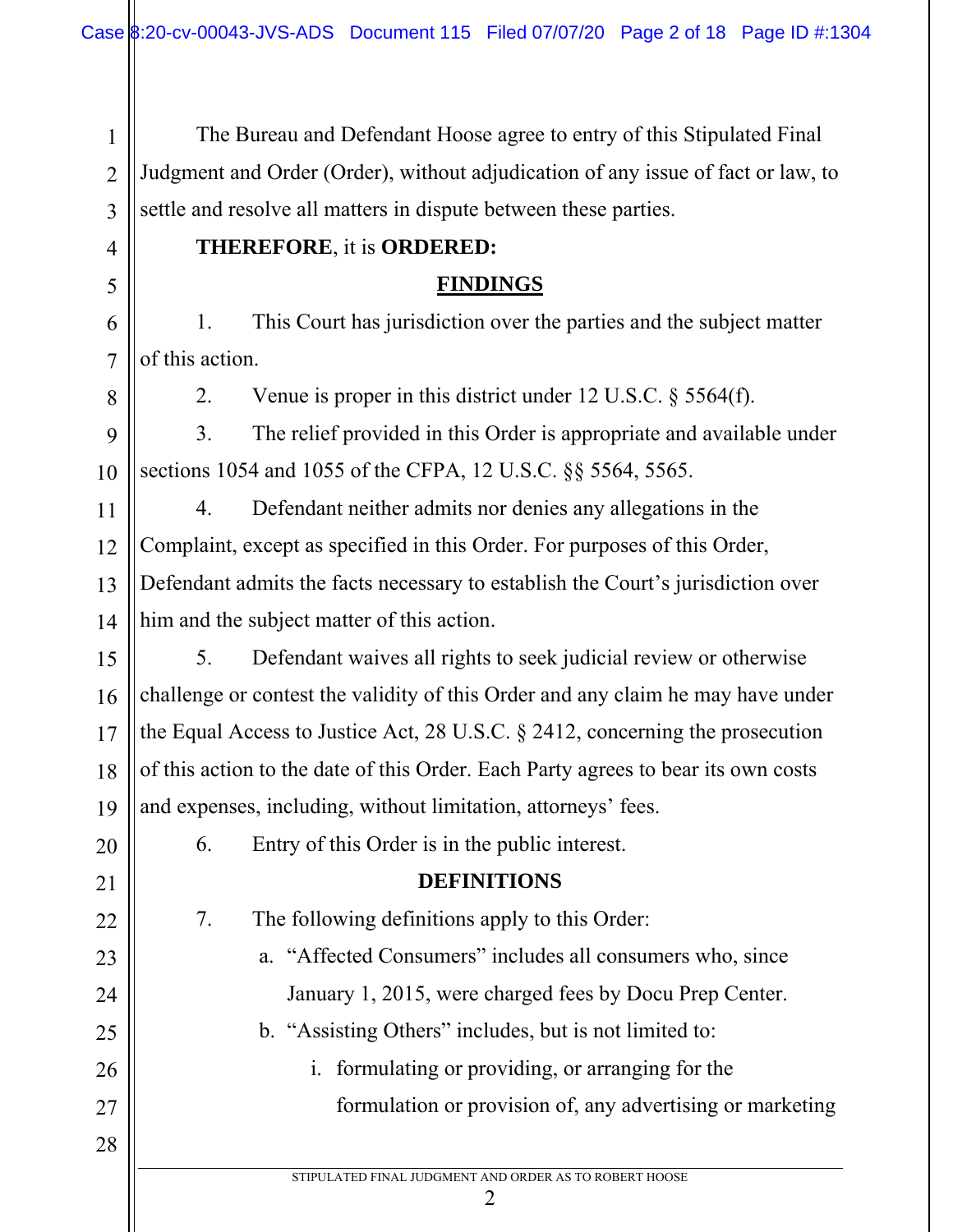| $\mathbf 1$    | material, including, but not limited to, any telephone           |
|----------------|------------------------------------------------------------------|
| $\overline{2}$ | sales script, direct mail solicitation, or the text of any       |
| 3              | Internet website, email, or other electronic                     |
| $\overline{4}$ | communication;                                                   |
| 5              | ii. providing names of, or contributing to the generation of,    |
| 6              | potential customers;                                             |
| 7              | iii. participating in or providing services related to the       |
| 8              | offering, sale, or servicing of a product, or the collection     |
| 9              | of payments for a product;                                       |
| 10             | iv. acting or serving as an owner, officer, director, manager,   |
| 11             | principal, partner, or limited partner of any entity;            |
| 12             | v. investing or loaning money; and                               |
| 13             | vi. renting or otherwise providing office space.                 |
| 14             | c. "Consumer Report" means a "consumer report," as that term is  |
| 15             | defined in Section $603(d)$ of FCRA, 15 U.S.C. § 1681a(d).       |
| 16             | d. "Consumer Reporting Agency" means a "consumer reporting       |
| 17             | agency," as that term is defined in Section $603(f)$ of FCRA, 15 |
| 18             | U.S.C. $\S$ 1681a(f).                                            |
| 19             | "Debt-Relief Service" means any product, service, plan, or<br>e. |
| 20             | program represented, directly or by implication, to renegotiate, |
| 21             | settle, or in any way alter the terms of payment or other terms  |
| 22             | of the debt, including but not limited to a student loan debt,   |
| 23             | mortgage loan debt, credit card debt, or tax debt or obligation, |
| 24             | between a person and one or more creditors or debt collectors,   |
| 25             | including, but not limited to, a reduction in the balance,       |
| 26             | interest rate, or fees owed by a person to a creditor or debt    |
| 27             | collector.                                                       |
| 28             |                                                                  |
|                | STIPULATED FINAL JUDGMENT AND ORDER AS TO ROBERT HOOSE           |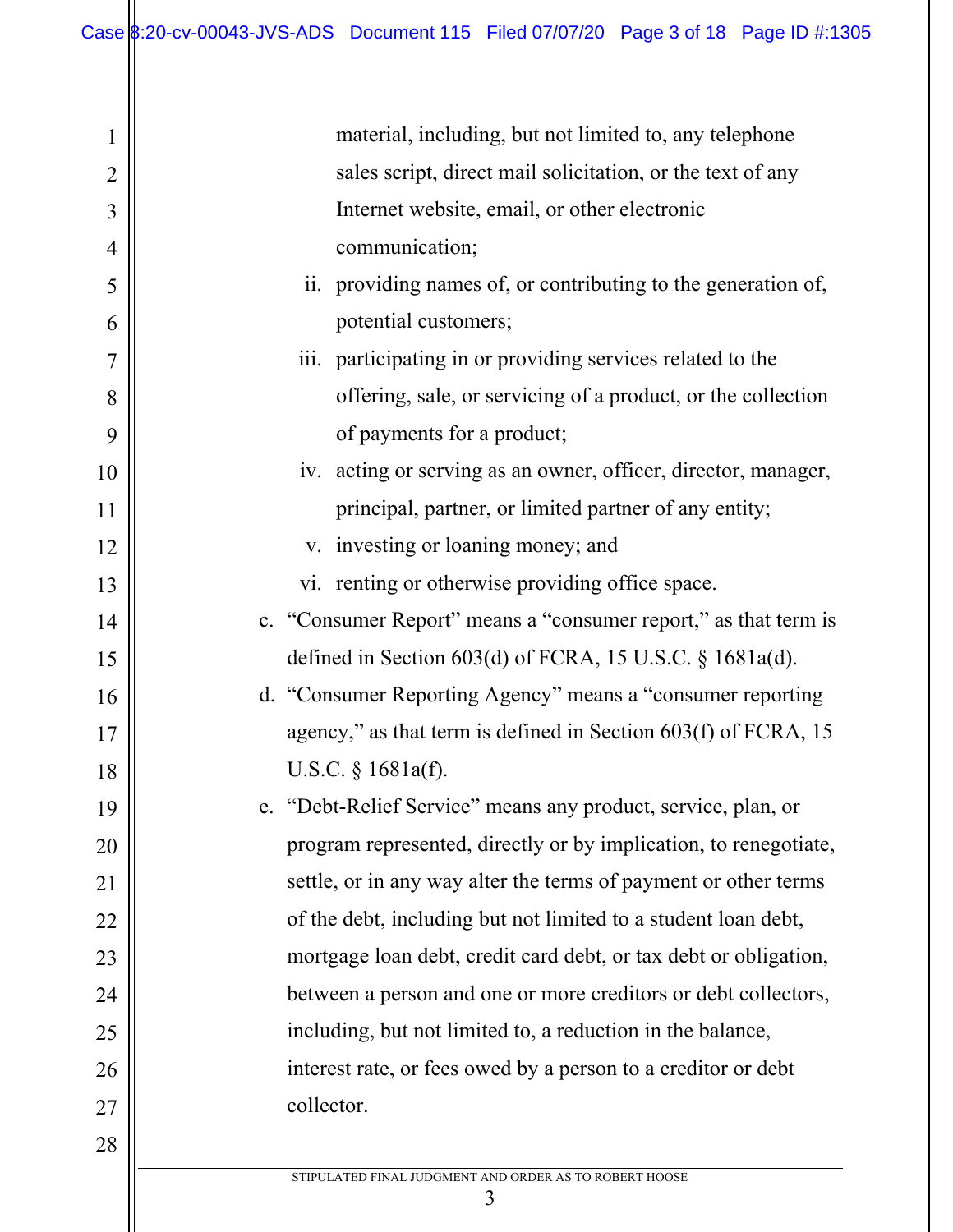| 1              | f. "Defendant" means Robert B. Hoose, formerly known as                      |
|----------------|------------------------------------------------------------------------------|
| $\overline{2}$ | Robert Brooks Beauchamp, Jr., and any other name by which                    |
| 3              | he might be known.                                                           |
| $\overline{4}$ | g. "Docu Prep Center" means Docu Prep Center, Inc., d/b/a                    |
| 5              | DocuPrep Center, d/b/a Certified Document Center; Document                   |
| 6              | Preparation Services, LP, d/b/a DocuPrep Center, d/b/a                       |
| 7              | Certified Document Center; and their successors and assigns,                 |
| 8              | individually, collectively, or in any combination.                           |
| 9              | h. "Effective Date" means the date on which the Order is issued.             |
| 10             | "Enforcement Director" means the Assistant Director of the<br>$\mathbf{i}$ . |
| 11             | Office of Enforcement for the Bureau of Consumer Financial                   |
| 12             | Protection, or his or her delegate.                                          |
| 13             | $j$ .<br>"Prescreened Consumer Reports" means Consumer Reports               |
| 14             | relating to consumers furnished by a Consumer Reporting                      |
| 15             | Agency in connection with credit or insurance transactions that              |
| 16             | are not initiated by the consumers, pursuant to 15 U.S.C.                    |
| 17             | § 1681b(c).                                                                  |
| 18             | k. "Related Consumer Action" means a private action by or on                 |
| 19             | behalf of one or more consumers or an enforcement action by                  |
| 20             | another governmental agency brought against Defendant based                  |
| 21             | on substantially the same facts as described in the Complaint.               |
| 22             | 1. "Student Loan Debt Relief Companies" means Docu Prep                      |
| 23             | Center, Inc., d/b/a DocuPrep Center, d/b/a Certified Document                |
| 24             | Center; Document Preparation Services, LP, d/b/a DocuPrep                    |
| 25             | Center, d/b/a Certified Document Center; Certified Doc Prep,                 |
| 26             | Inc.; Certified Doc Prep Services, LP; Assure Direct Services,               |
| 27             | Inc.; Assure Direct Services, LP; Direct Document Solutions,                 |
| 28             |                                                                              |
|                | STIPULATED FINAL JUDGMENT AND ORDER AS TO ROBERT HOOSE                       |

4

 $\parallel$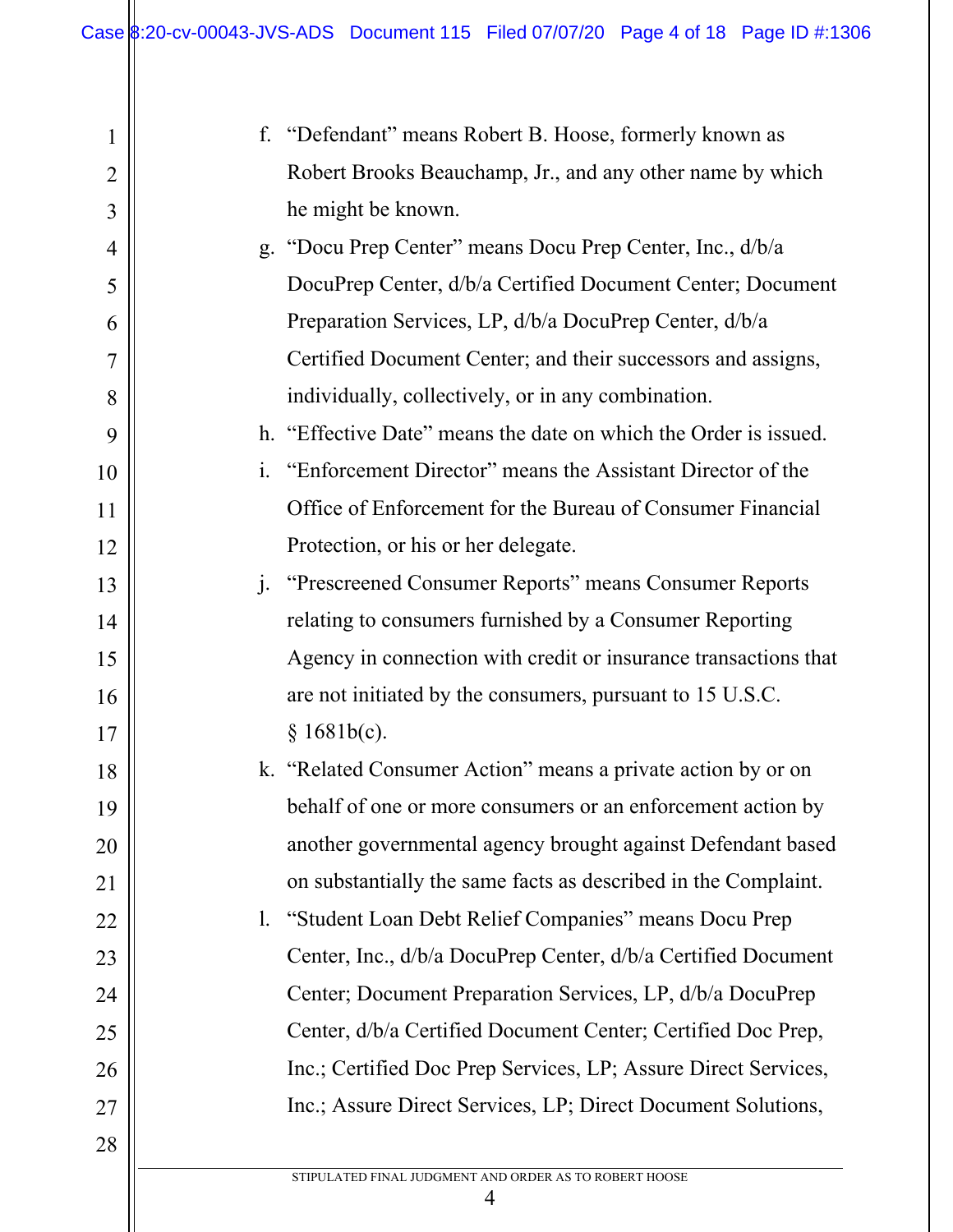| 1              | Inc.; Direct Document Solutions, LP; Secure Preparation                          |
|----------------|----------------------------------------------------------------------------------|
| $\overline{2}$ | Services, Inc.; Secure Preparation Services, LP, and their                       |
| 3              | successors and assigns, individually, collectively, or in any                    |
| 4              | combination.                                                                     |
| 5              | <b>ORDER</b>                                                                     |
| 6              | <b>CONDUCT RELIEF</b>                                                            |
| 7              | I.                                                                               |
| 8              | <b>Permanent Ban on Offering or Providing Debt-Relief Services</b>               |
| 9              | IT IS ORDERED that:                                                              |
| 10             | Defendant, whether acting directly or indirectly, is permanently<br>8.           |
| 11             | restrained from:                                                                 |
| 12             | a. participating in, advertising, marketing, promoting, offering for             |
| 13             | sale, selling, or providing any Debt-Relief Service; or                          |
| 14             | b. Assisting Others in, or receiving any remuneration or other                   |
| 15             | consideration from, the provision, advertising, marketing,                       |
| 16             | promoting, offering for sale, sale or production of any Debt-                    |
| 17             | Relief Service.                                                                  |
| 18             | This Paragraph does not prohibit Defendant from maintaining a passive            |
| 19             | ownership interest in TaxTime Relief, Inc. or from receiving income from that    |
| 20             | passive ownership interest, provided that he has no other involvement in         |
| 21             | TaxTime Relief, Inc. Nothing else in this Order shall be read as an exception to |
| 22             | this Paragraph.                                                                  |
| 23             | II.                                                                              |
| 24             | <b>Permanent Ban on Using or Obtaining Prescreened Consumer Reports</b>          |
| 25             | IT IS ORDERED that:                                                              |
| 26             | 9.<br>Defendant, whether acting directly or indirectly, is permanently           |
| 27             | restrained and enjoined from using, obtaining, offering, providing, selling, or  |
| 28             |                                                                                  |
|                | STIPULATED FINAL JUDGMENT AND ORDER AS TO ROBERT HOOSE<br>5                      |
|                |                                                                                  |

 $\parallel$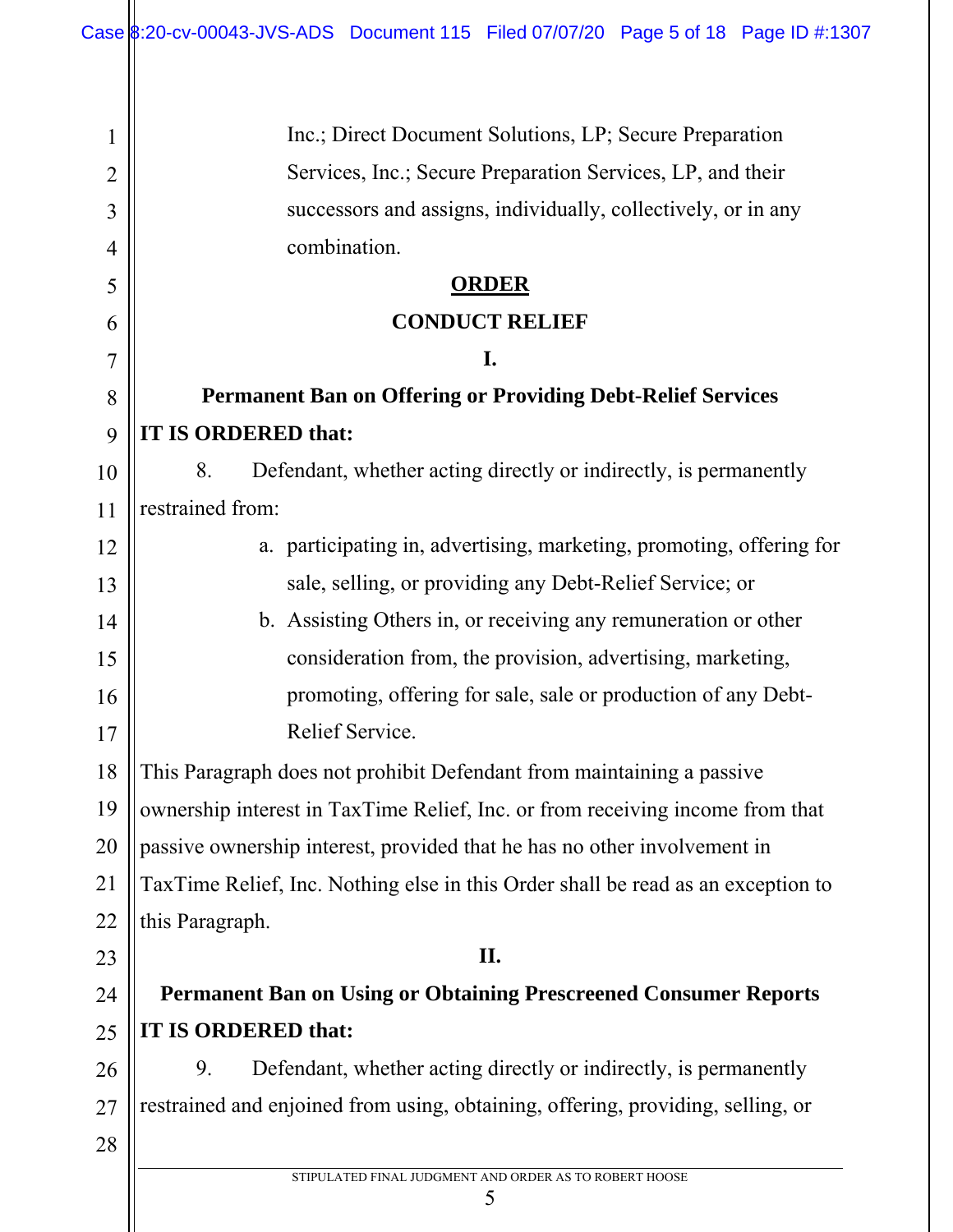arranging for others to use or obtain Prescreened Consumer Reports for any purpose. Nothing in this Order shall be read as an exception to this Paragraph.

#### **III.**

## **Prohibition on Using or Obtaining Consumer Reports for Any Business Purpose**

#### **IT IS ORDERED that:**

1

2

3

4

5

6

7

8

9

10

11

12

13

14

15

16

22

23

24

25

26

27

28

10. Defendant, and his officers, agents, servants, employees, and attorneys, and all other persons in active concert or participation with them, who receive actual notice of this Order, whether acting directly or indirectly, are permanently restrained and enjoined from using, obtaining, offering, providing, selling, or arranging for others to use or obtain Consumer Reports for any business purpose other than underwriting or otherwise evaluating mortgage loans. Nothing in this Order shall be read as an exception to this Paragraph.

#### **IV.**

#### **Consumer Information**

17 **IT IS ORDERED** that:

18 19 20 21 11. Defendant and his officers, agents, servants, employees, and attorneys, and all other persons in active concert or participation with them, who receive actual notice of this Order, whether acting directly or indirectly, may not:

> a. disclose, use, or benefit from consumer information, including the name, address, or any information about the consumer's student loans, contained in or derived from Prescreened Consumer Reports obtained for use in marketing Debt-Relief Services; or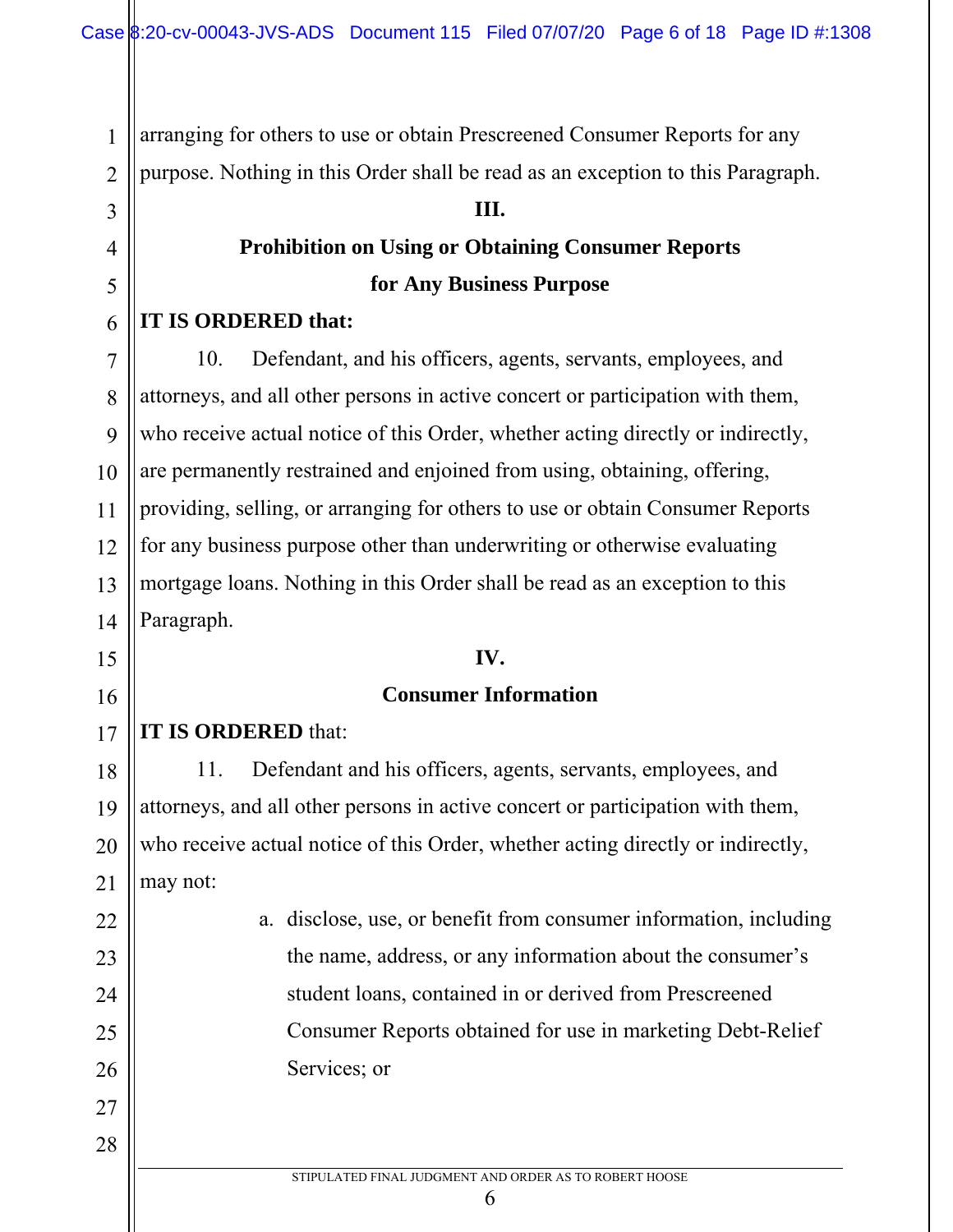| 1              | b. disclose, use, or benefit from consumer information, including               |
|----------------|---------------------------------------------------------------------------------|
| $\overline{2}$ | the name, address, telephone number, email address, social                      |
| 3              | security number, other identifying information, or any data that                |
| $\overline{4}$ | enables access to a customer's account (including a credit card,                |
| 5              | bank account, or other financial account), obtained from or                     |
| 6              | through the activities of the Student Loan Debt Relief                          |
| 7              | Companies.                                                                      |
| 8              | <i>However</i> , this Order does not prohibit the disclosure of consumer        |
| 9              | information if lawfully requested by a government agency or required by law,    |
| 10             | regulation, or court order.                                                     |
| 11             | <b>MONETARY PROVISIONS</b>                                                      |
| 12             | V.                                                                              |
| 13             | <b>Order to Pay Redress</b>                                                     |
| 14             | IT IS FURTHER ORDERED that:                                                     |
| 15             | A judgment for monetary relief is entered in favor of the Bureau<br>12.         |
| 16             | and against Defendant, in the amount of \$7,000,000 for the purpose of          |
| 17             | providing redress to Affected Consumers; however, full payment of this          |
| 18             | judgment will be suspended upon satisfaction of the obligations in Paragraphs   |
|                | 19    [13 through 17] of this Section and Paragraphs [26 through 30 and 32] of  |
| 20             | Section VIII [Additional Monetary Provisions] and subject to Section VI         |
| 21             | [Effect of Misrepresentation or Omission of Financial Condition] of this Order. |
| 22             | Within 10 days of the Effective Date, Defendant must pay to the<br>13.          |
| 23             | Bureau, by wire transfer to the Bureau or to the Bureau's agent, and according  |
| 24             | to the Bureau's wiring instructions, \$25,000, in partial satisfaction of the   |
| 25             | judgment referenced in Paragraph [12] of this Section.                          |
| 26             | With regard to any redress that Defendant pays under this Section,<br>14.       |
| $27\,$         | if Defendant, directly or indirectly, receives any reimbursement or             |
| 28             |                                                                                 |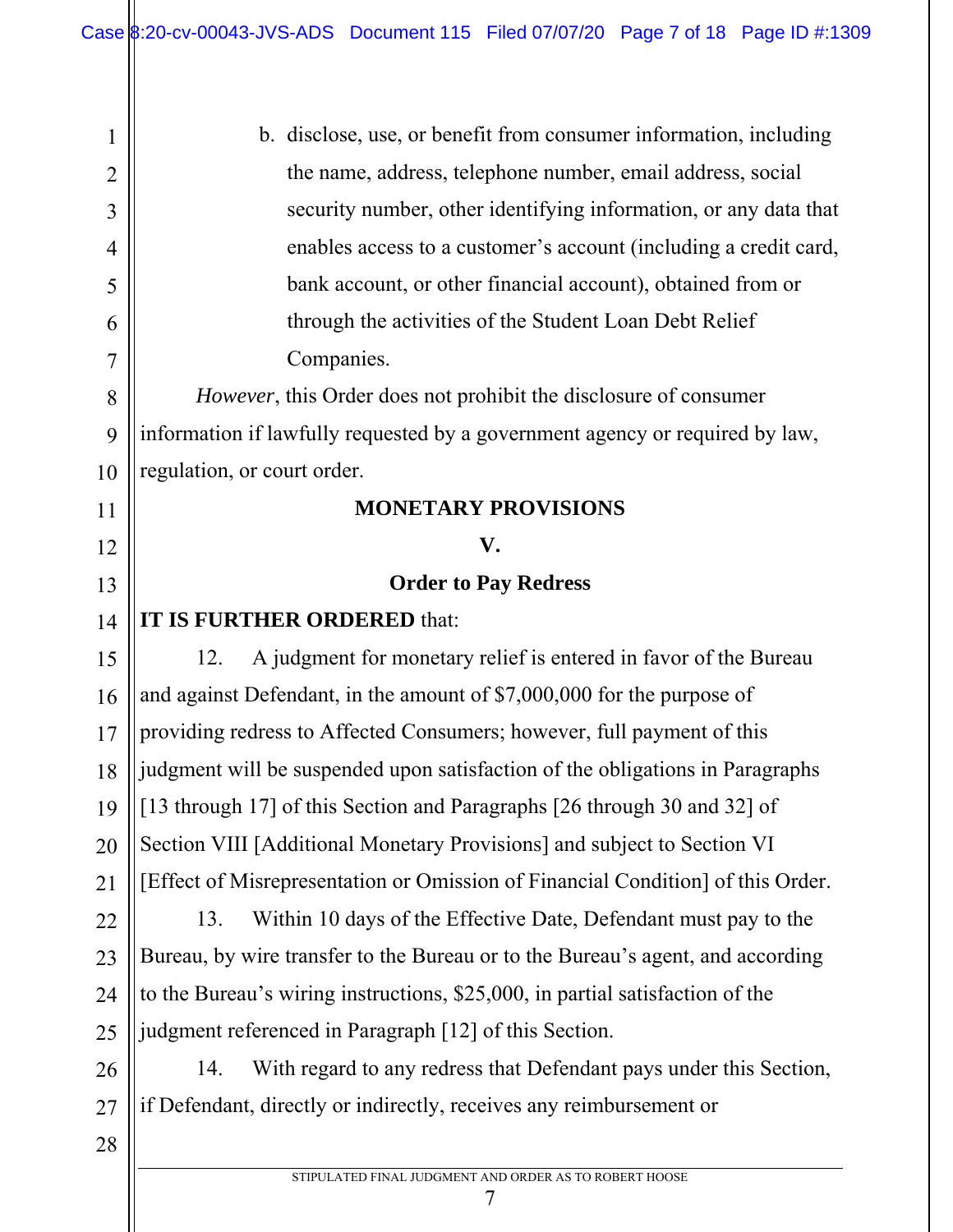1 2 3 4 5 6 7 8 9 10 11 indemnification from any source, including but not limited to payment made under any insurance policy, or if Defendant secures a tax deduction or tax credit with regard to any federal, state, or local tax, Defendant must: (a) immediately notify the Enforcement Director in writing, and (b) within 10 days of receiving the funds or monetary benefit, Defendant must transfer to the Bureau the full amount of such funds or monetary benefit (Additional Payment) to the Bureau or to the Bureau's agent according to the Bureau's wiring instructions. After the Bureau receives the Additional Payment, the amount of the suspended judgment referenced in Paragraph [12] will be reduced by the amount of the Additional Payment and the Additional Payment will be applied toward satisfaction of the monetary judgment entered in Paragraph [12].

15. Any funds received by the Bureau in satisfaction of this judgment will be deposited into a fund or funds administered by the Bureau or to the Bureau's agent according to applicable statutes and regulations to be used for redress for Affected Consumers, including, but not limited to, refund of moneys, restitution, damages or other monetary relief, and for any attendant expenses for the administration of any such redress.

12

13

14

15

16

17

23

24

25

26

27

28

18 19 20 21 22 16. If the Bureau determines, in its sole discretion, that redress to consumers is wholly or partially impracticable or if funds remain after redress is completed, the Bureau will deposit any remaining funds in the U.S. Treasury as disgorgement. Defendant will have no right to challenge any actions that the Bureau or its representatives may take under this Section.

17. Payment of redress to any Affected Consumer under this Order may not be conditioned on that Affected Consumer waiving any right.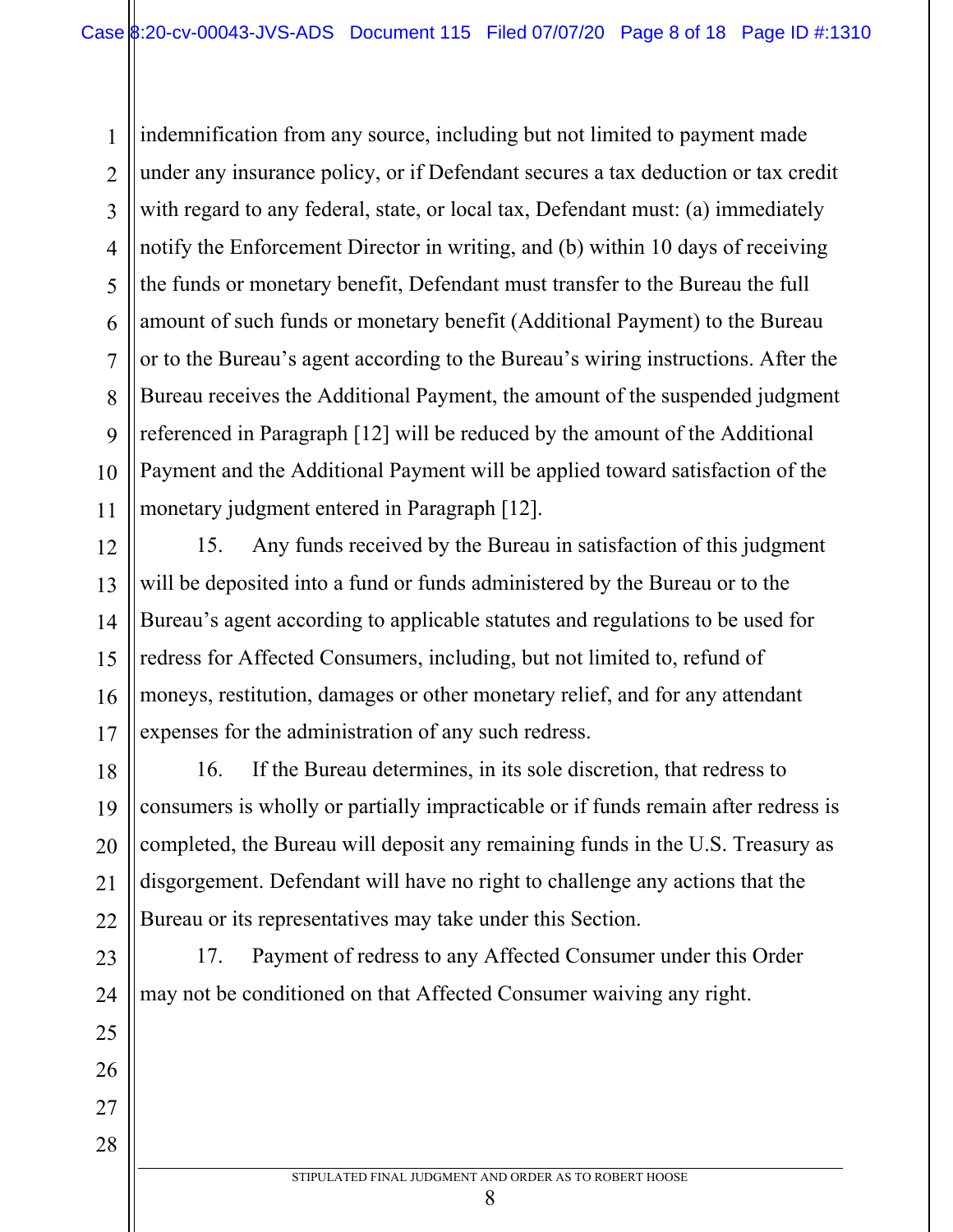**VI.** 

# **Effect of Misrepresentation or Omission Regarding Financial Condition IT IS FURTHER ORDERED** that:

18. The suspension of the monetary judgment entered in Section V [Order to Pay Redress] of this Order is expressly premised on the truthfulness, accuracy, and completeness of Defendant's financial statements and supporting documents submitted to the Bureau, which Defendant asserts are truthful, accurate, and complete, and which include the Financial Statement of Defendant, including the attachments, executed on March 9, 2020, and submitted to the Bureau on or about March 10, 2020.

14 18 19. If upon motion by the Bureau, the Court determines that Defendant has failed to disclose any material asset, or that his Financial Statement identified in Paragraph [18] contains any material misrepresentations or omissions, including materially misstating the value of any asset, the Court shall terminate the suspension of the monetary judgment entered in Section V [Order to Pay Redress] of this Order and the full judgment of \$7,000,000 entered shall be immediately due and payable, less any amounts paid to the Bureau under Section V [Order to Pay Redress] of this Order.

19 20 21 22 23 24 25 26 27 20. If the Court terminates the suspension of the monetary judgment under this Section, the Bureau will be entitled to interest on the Order, computed from the date of entry of this Order, at the rate prescribed by 28 U.S.C. § 1961, as amended, on any outstanding amounts not paid; provided, however, that in all other respects this Order shall remain in full force and effect unless otherwise ordered by the Court; and, provided further, that proceedings instituted under this provision would be in addition to, and not in lieu of any other civil or criminal remedies as may be provided by law, including any other proceedings that the Bureau may initiate to enforce this Order.

28

1

2

3

4

5

6

7

8

9

10

11

12

13

15

16

17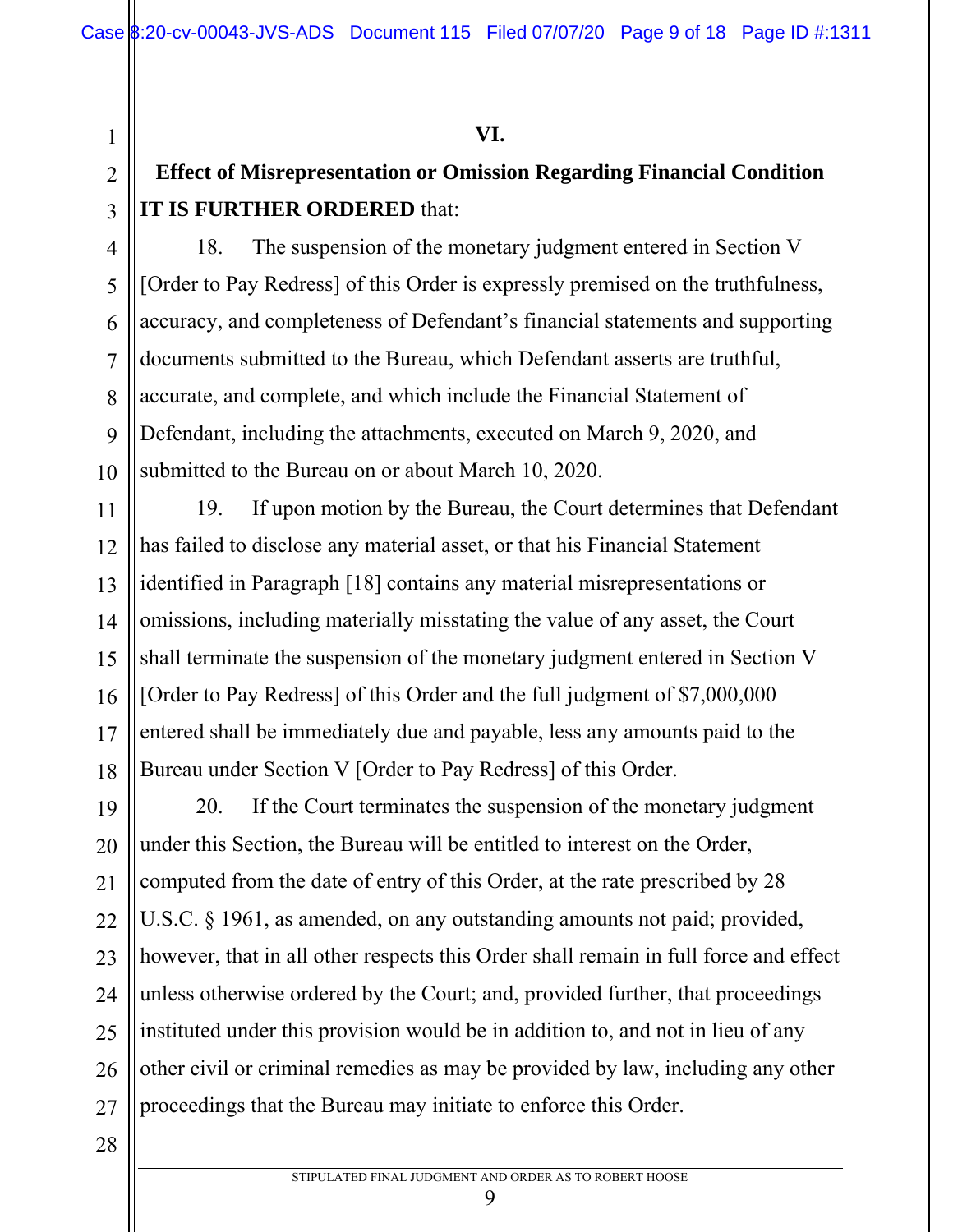#### **VII.**

#### **Order to Pay Civil Money Penalties**

### **IT IS FURTHER ORDERED** that:

1

2

3

4

5

6

7

8

9

10

11

12

13

14

15

16

17

18

19

20

21

22

23

24

25

26

27

28

21. Under section 1055(c) of the CFPA, 12 U.S.C.  $\S$  5565(c), by reason of the violations of law alleged against Defendant in the Complaint, and taking into account the factors in 12 U.S.C. § 5565(c)(3), Defendant must pay a civil money penalty of \$1.00 to the Bureau. This nominal penalty is based on Defendant's limited ability to pay as attested to in its financial statements identified in Section VI [Effect of Misrepresentation or Omission Regarding Financial Condition] above.

22. Within 10 days of the Effective Date, Defendant must pay the civil money penalties in Paragraph [21] by wire transfer to the Bureau or to the Bureau's agent in compliance with the Bureau's wiring instructions.

23. The civil money penalty paid under this Order will be deposited in the Civil Penalty Fund of the Bureau, as required by section 1017(d) of the CFPA, 12 U.S.C. § 5497(d).

24. Defendant must treat the civil money penalties paid under this Order as a penalty paid to the government for all purposes. Regardless of how the Bureau ultimately uses those funds, Defendant may not:

> a. claim, assert, or apply for a tax deduction, tax credit, or any other tax benefit for any civil money penalty paid under this Consent Order; or

b. seek or accept, directly or indirectly, reimbursement or indemnification from any source, including but not limited to payment made under any insurance policy, with regard to any civil money penalty paid under this Order.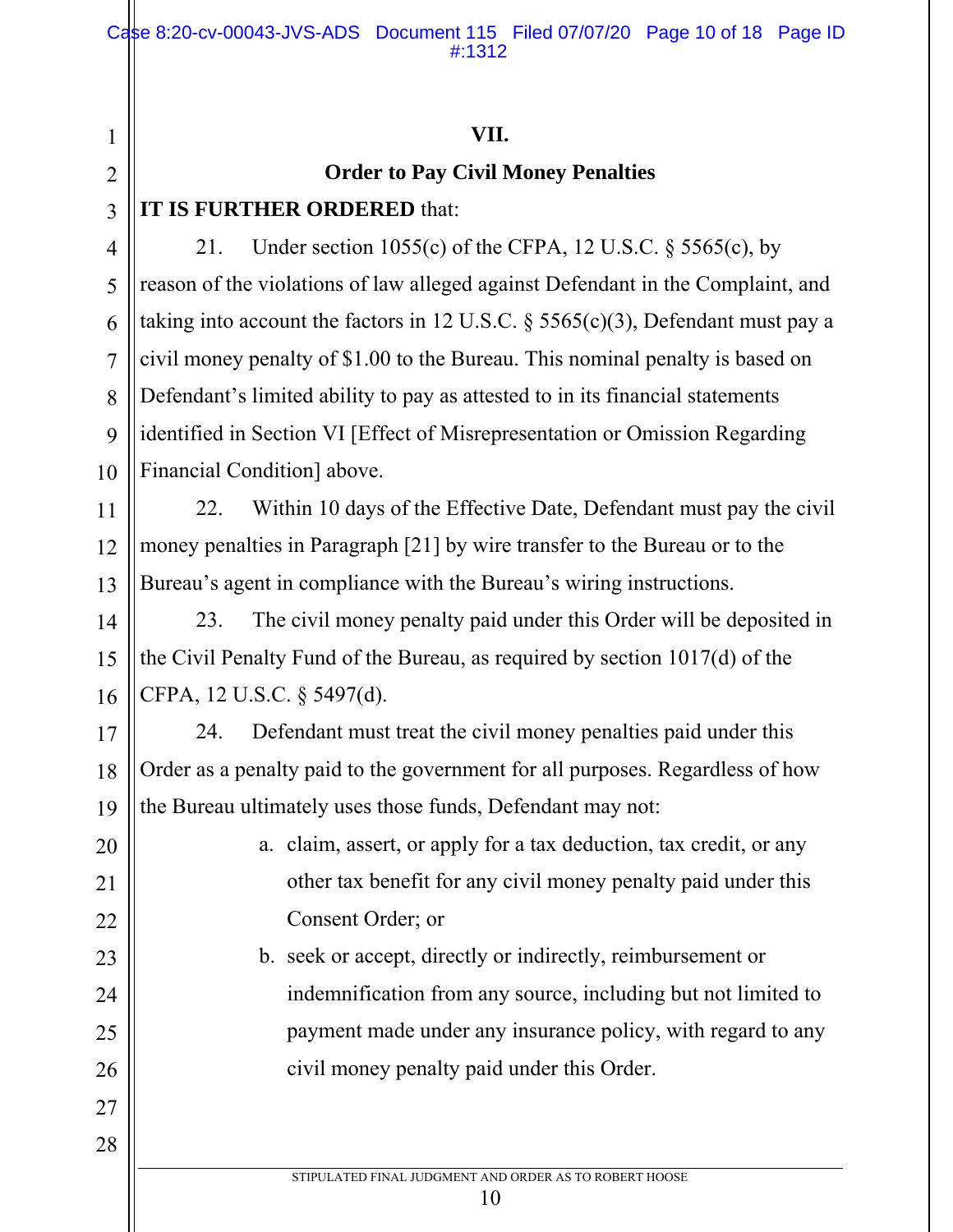25. Defendant agrees that the civil penalty imposed by the Order represents a civil penalty owed to the United States Government, is not compensation for actual pecuniary loss, and, thus that it is not subject to discharge under the Bankruptcy Code under 11 U.S.C. § 523(a)(7).

#### **VIII.**

#### **Additional Monetary Provisions**

26. In the event of any default on Defendant's obligations to make payment under this Order, interest, computed under 28 U.S.C. § 1961, as amended, will accrue on any outstanding amounts not paid from the date of default to the date of payment, and will immediately become due and payable.

27. Defendant relinquishes all dominion, control, title to the funds paid under this Order to the fullest extent permitted by law. No part of the funds may be returned to Defendant.

28. The facts alleged in the Complaint will be taken as true and be given collateral estoppel effect, without further proof, in any proceeding based on the entry of the Order, or in any subsequent civil litigation by, or on behalf of the Bureau, including in a proceeding to enforce its rights to any payment or monetary judgment under this Order, such as a nondischargeability complaint in any bankruptcy case.

29. The facts alleged in the Complaint establish all elements necessary to sustain an action by the Bureau under to Section  $523(a)(2)(A)$  of the Bankruptcy Code, 11 U.S.C. § 523(a)(2)(A). For such purposes, this Order will have collateral estoppel effect against Defendant, even in Defendant's capacity as debtor-in-possession.

30. Under 31 U.S.C. § 7701, Defendant, unless he already has done so, must furnish to the Bureau his taxpayer-identification numbers, which may be

28

1

2

3

4

5

6

7

8

9

10

11

12

STIPULATED FINAL JUDGMENT AND ORDER AS TO ROBERT HOOSE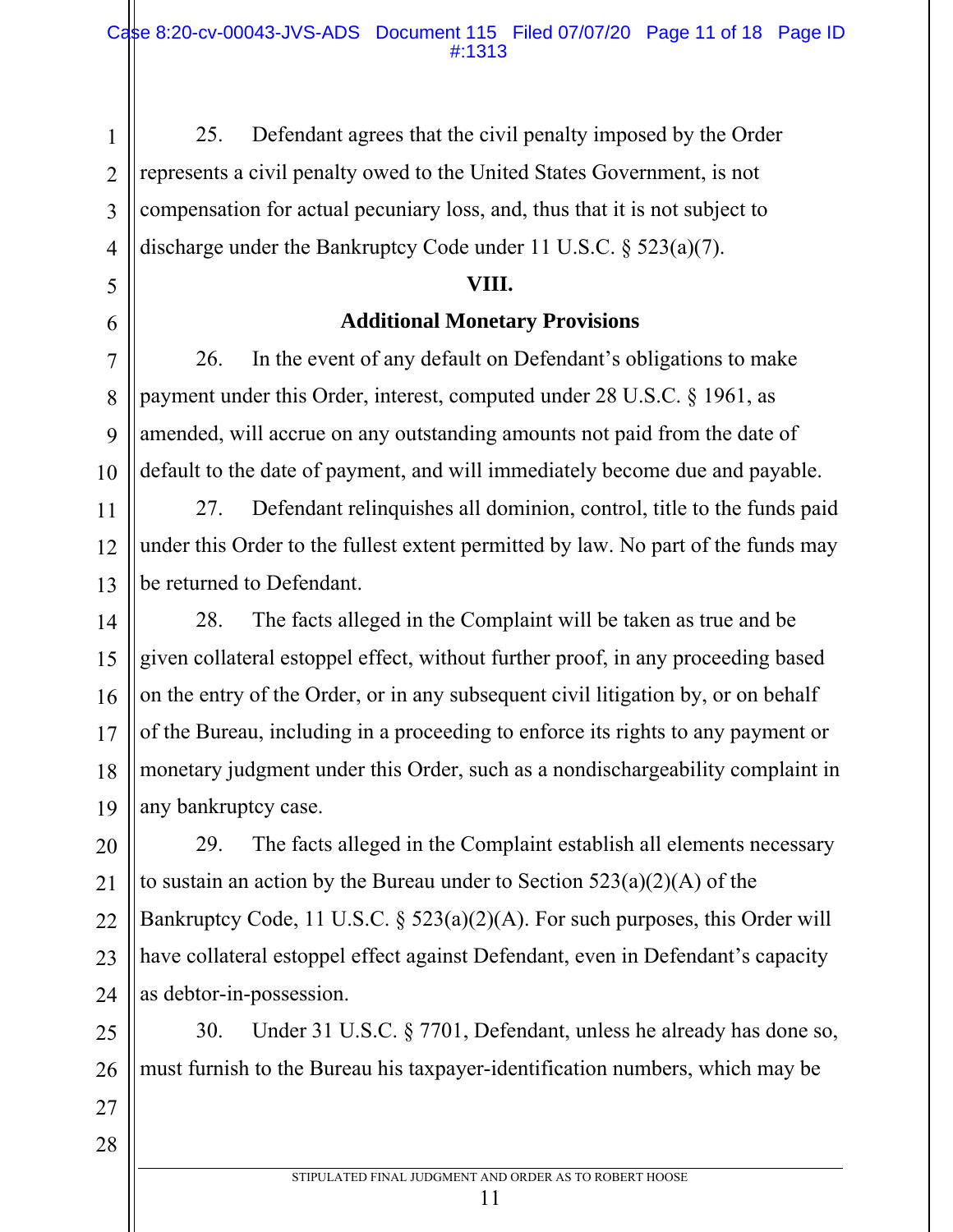used for purposes of collecting and reporting on any delinquent amount arising out of this Order.

1

2

26

27

28

3 4 5 6 7 8 9 10 11 12 13 14 15 16 17 18 19 20 21 31. Within 30 days of the entry of a final judgment, order, or settlement in a Related Consumer Action, Defendant must notify the Enforcement Director of the final judgment, order, or settlement in writing. That notification must indicate the amount of redress, if any, that Defendant paid or is required to pay to consumers, and it must describe the consumers or classes of consumers to whom that redress has been or will be paid. To preserve the deterrent effect of the civil money penalty in any Related Consumer Action, Defendant may not argue that Defendant is entitled to, nor may Defendant benefit by, any offset or reduction of any monetary remedies imposed in the Related Consumer Action because of the civil money penalty paid in this action, or because of any payment that the Bureau makes from the Civil Penalty Fund. If the court in any Related Consumer Action offsets or otherwise reduces the amount of compensatory monetary remedies imposed against Defendant based on the civil money penalty paid in this action, or based on any payment that the Bureau makes from the Civil Penalty Fund, Defendant must, within 30 days after entry of a final order granting such offset or reduction, notify the Bureau and pay the amount of the offset or reduction to the U.S. Treasury. Such a payment will not be considered an additional civil money penalty and will not change the amount of the civil money penalty imposed in this action.

22 23 24 25 32. Under Section 604(a)(I) of FCRA, 15 U.S.C.§ 168l b(a)(1), any Consumer Reporting Agency may furnish a Consumer Report concerning Defendant to the Bureau, which may be used for purposes of collecting and reporting on any delinquent amount arising out of this Order.

STIPULATED FINAL JUDGMENT AND ORDER AS TO ROBERT HOOSE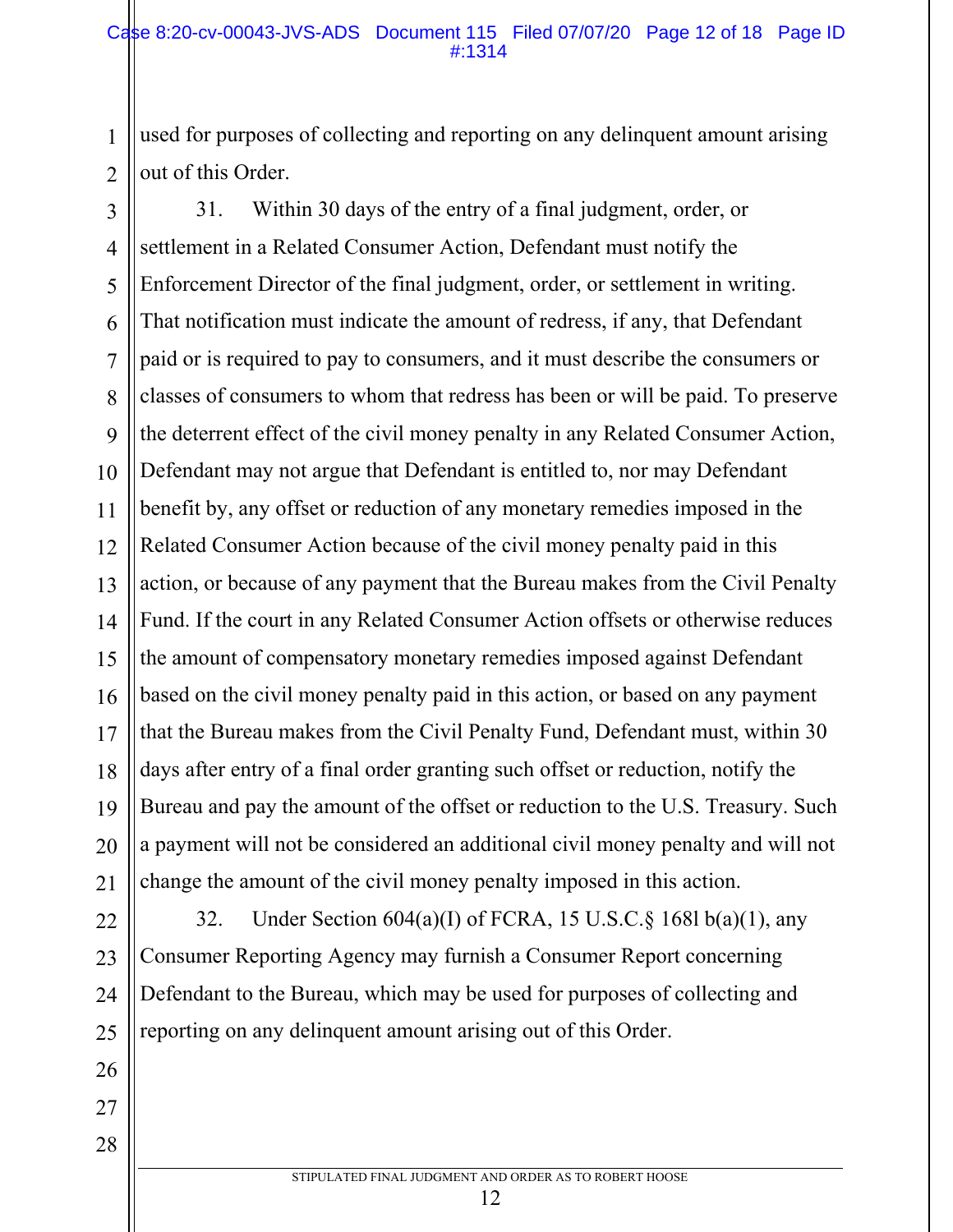# **COMPLIANCE PROVISIONS**

#### **IX.**

#### **Reporting Requirements**

#### **IT FURTHER ORDERED** that:

1

2

3

4

5

6

7

8

9

10

11

12

13

14

15

16

17

18

19

20

21

22

23

24

25

26

27

28

33. Defendant must notify the Bureau of any development that may affect compliance obligations arising under this Order, including but not limited to, a dissolution, assignment, sale, merger, or other action that would result in the emergence of a successor company; the creation or dissolution of a subsidiary, parent, or affiliate that engages in any acts or practices subject to this Order; the filing of any bankruptcy or insolvency proceeding by or against Defendant; or a change in Defendant's name or address. Defendant must provide such notice at least 30 days before the development, or as soon as practicable after learning of the development, whichever is sooner.

- 34. Within 7 days of the Effective Date, Defendant must:
	- a. designate at least one telephone number and email, physical, and postal address as points of contact, which the Bureau may use to communicate with Defendant;
	- b. identify all businesses for which Defendant is the majority owner, or that Defendant directly or indirectly controls, by all of their names, telephone numbers, and electronic, physical, and postal addresses;
	- c. describe the activities of each such business, including the products and services offered, and the means of advertising, marketing, and sales;
		- d. identify Defendant's telephone numbers and all electronic, physical, and postal addresses, including all residences; and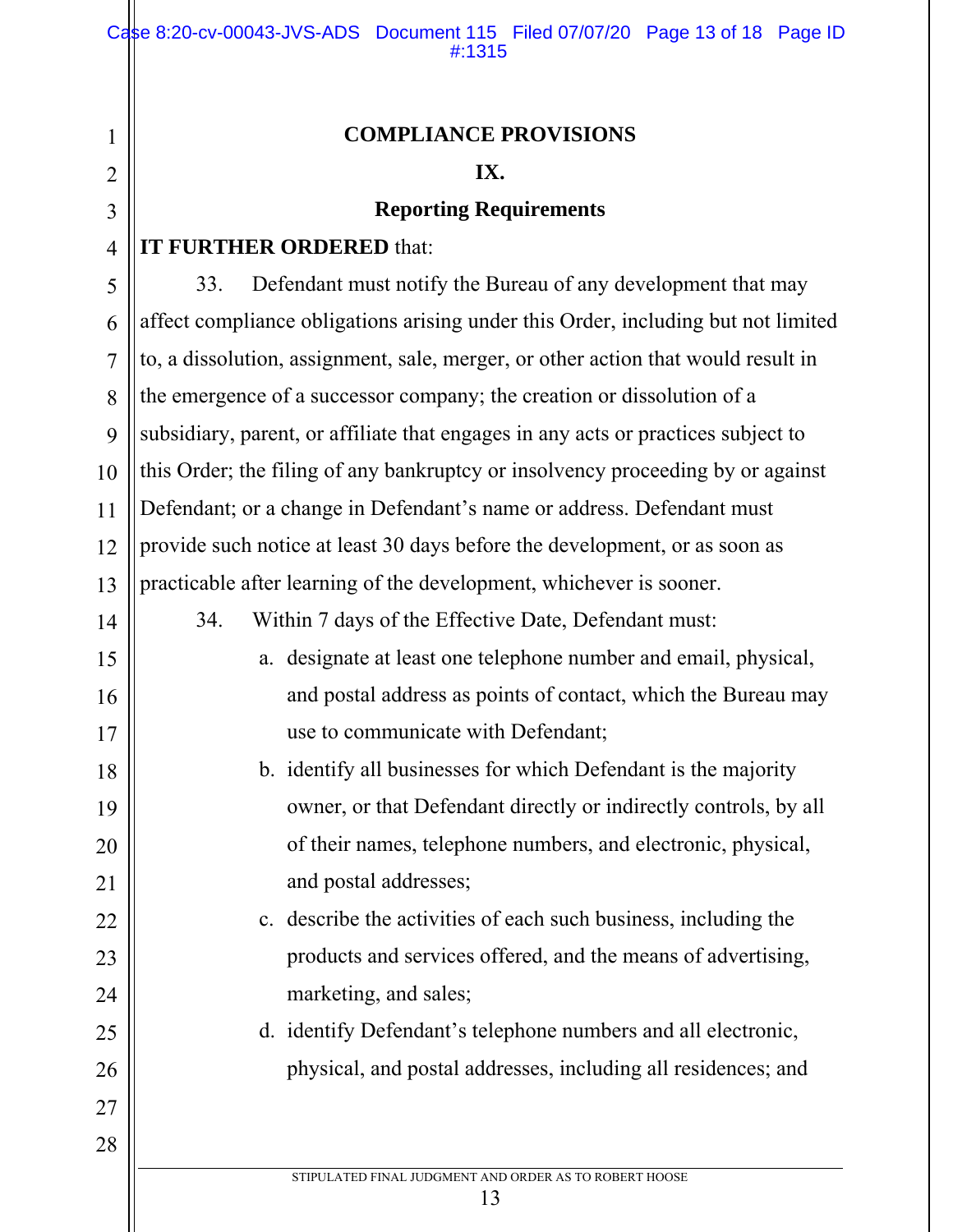$\mathbf{\mathsf{I}}$ 

| 1              | e. describe in detail Defendant's involvement in any business for             |
|----------------|-------------------------------------------------------------------------------|
| $\overline{2}$ | which he performs services in any capacity or which he wholly                 |
| 3              | or partially owns, including his title, role, responsibilities,               |
| $\overline{4}$ | participation, authority, control, and ownership.                             |
| 5              | 35.<br>Defendant must report any change in the information required to        |
| 6              | be submitted under Paragraph [34] at least 30 days before the change, or as   |
| $\overline{7}$ | soon as practicable after learning about the change, whichever is sooner.     |
| 8              | Within 90 days of the Effective Date, and again one year after the<br>36.     |
| 9              | Effective Date, Defendant must submit to the Enforcement Director an accurate |
| 10             | written compliance progress report sworn to under penalty of perjury          |
| 11             | "Compliance Report"), which, at a minimum:                                    |
| 12             | a. lists each applicable paragraph and subparagraph of this Order             |
| 13             | and describes in detail the manner and form in which such                     |
| 14             | Defendant has complied with each such paragraph and                           |
| 15             | subparagraph of this Order;                                                   |
| 16             | b. describes in detail the manner in which and purposes for which             |
| 17             | Defendant has used or obtained Consumer Reports; and                          |
| 18             | c. attaches a copy of each Order Acknowledgment obtained                      |
| 19             | under Section X [Order Distribution and Acknowledgment],                      |
| 20             | unless previously submitted to the Bureau.                                    |
| 21             | X.                                                                            |
| 22             | <b>Order Distribution and Acknowledgment</b>                                  |
| 23             | IT IS FURTHER ORDERED that,                                                   |
| 24             | Within 7 days of the Effective Date, Defendant must submit to the<br>37.      |
| 25             | Enforcement Director an acknowledgment of receipt of this Order, sworn under  |
| 26             | penalty of perjury.                                                           |
| 27             |                                                                               |
| 28             |                                                                               |
|                | STIPULATED FINAL JUDGMENT AND ORDER AS TO ROBERT HOOSE<br>14                  |
|                |                                                                               |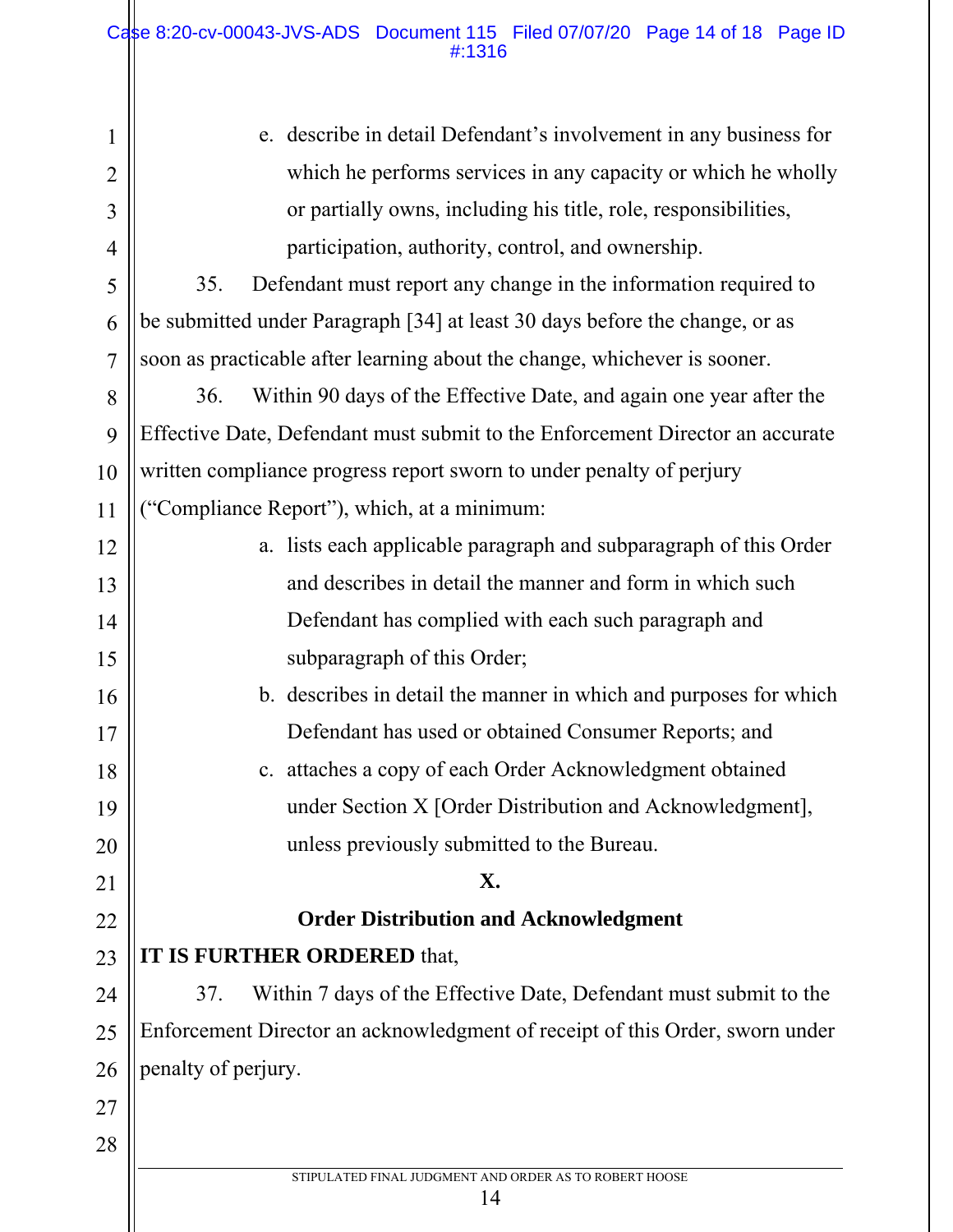38. Within 30 days of the Effective Date, Defendant, for any business for which he is the majority owner or which he directly or indirectly controls, must deliver a copy of this Order to each of its owners, board members, officers, LLC members and managers, and general and limited partners, as well as any managers, employees, or other agents and representatives who have responsibilities related to Consumer Reports.

7 8 9 10 11 12 13 14 39. Defendant, for any business for which he is the majority owner or which he directly or indirectly controls, must deliver a copy of this Order to any business entity resulting from any change in structure referred to in Section IX [Reporting Requirements], any future owners, board members, officers, LLC members and managers, and general and limited partners, as well as any managers, employees, or other agents and representatives who will have responsibilities related to Consumer Reports before they assume their responsibilities.

15 16 17 18 19 40. Defendant must secure a signed and dated statement acknowledging receipt of a copy of this Order, ensuring that any electronic signatures comply with the requirements of the E-Sign Act, 15 U.S.C. § 7001 *et seq.*, within 30 days of delivery, from all persons receiving a copy of this Order under this Section.

#### **XI.**

#### **Recordkeeping**

#### 22 **IT IS FURTHER ORDERED** that,

23 24 25 26 27 41. Defendant, for any business for which he is the majority owner or which he directly or indirectly controls, must create all documents and business records necessary to demonstrate full compliance with each provision of this Order, including all submissions to the Bureau. Defendant must retain these documents for at least 10 years after creation and make them available to the

28

20

21

1

2

3

4

5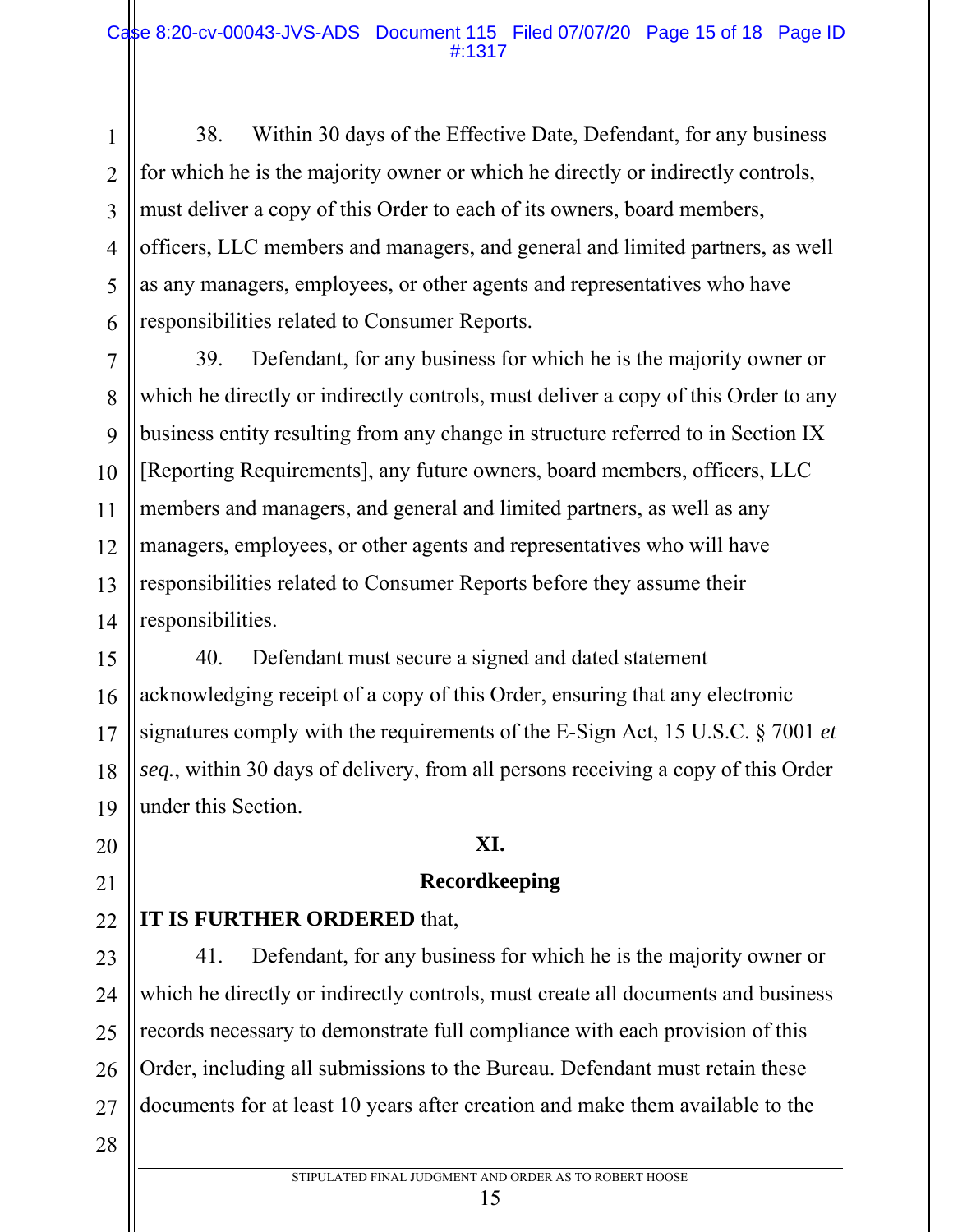#### Case 8:20-cv-00043-JVS-ADS Document 115 Filed 07/07/20 Page 16 of 18 Page ID #:1318

| $\mathbf 1$    | Bureau upon the Bureau's request.                                              |
|----------------|--------------------------------------------------------------------------------|
| $\overline{2}$ | 42.<br>Defendant, for any business for which he is the majority owner or       |
| 3              | which he directly or indirectly controls, must maintain, for 10 years from the |
| $\overline{4}$ | Effective Date, or 10 years after creation, whichever is longer:               |
| 5              | a. all records concerning Consumer Reports used or obtained;                   |
| 6              | and                                                                            |
| 7              | b. all consumer complaints and refund requests (whether received               |
| 8              | directly or indirectly, such as through a third party), and any                |
| 9              | responses to those complaints or requests.                                     |
| 10             | Defendant must make these materials available to the Bureau upon the Bureau's  |
| 11             | request.                                                                       |
| 12             | XII.                                                                           |
| 13             | <b>Notices</b>                                                                 |
| 14             | <b>IT IS FURTHER ORDERED that:</b>                                             |
| 15             | Unless otherwise directed in writing by the Bureau, Defendant<br>43.           |
| 16             | must provide all submissions, requests, communications, or other documents     |
| 17             | relating to this Order in writing, with the subject line, "CFPB v. Chou Team"  |
| 18             | <i>Realty, LLC, et al., Case No. 8:20-cv-00043-JVS-ADS,"</i> and send them by  |
| 19             | overnight courier or first-class mail to the below address, and                |
| 20             | contemporaneously by email to Enforcement_Compliance@cfpb.gov:                 |
| 21             | <b>Assistant Director for Enforcement</b>                                      |
| 22             | <b>Bureau of Consumer Financial Protection</b>                                 |
| 23             | <b>ATTENTION: Office of Enforcement</b>                                        |
| 24             | 1700 G Street, N.W.                                                            |
| 25             | Washington D.C. 20552                                                          |
| 26             |                                                                                |
| 27             |                                                                                |
| 28             |                                                                                |
|                | STIPULATED FINAL JUDGMENT AND ORDER AS TO ROBERT HOOSE<br>16                   |
|                |                                                                                |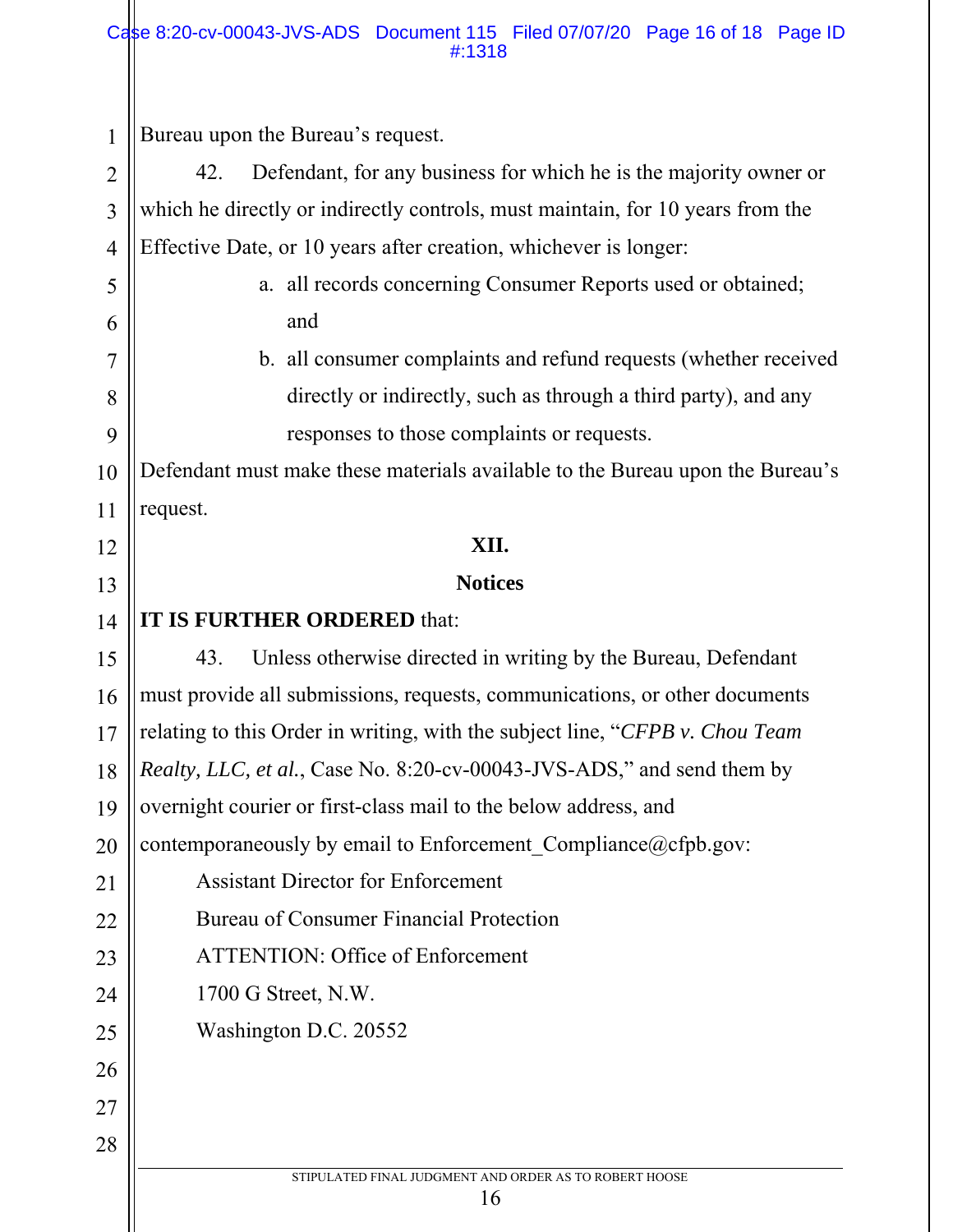#### **XIII.**

#### **Cooperation with the Bureau**

#### **IT IS FURTHER ORDERED** that:

1

2

3

4

5

6

7

8

9

10

11

12

13

15

16

17

18

19

20

21

22

23

24

25

26

44. Defendant must cooperate fully to help the Bureau determine the identity and location of, and the amount of injury sustained by, each Affected Consumer. Defendant must provide such information in his agents' possession or control within 14 days of receiving a written request from the Bureau.

14 45. Defendant must cooperate fully with the Bureau in this lawsuit, *CFPB v. Chou Team Realty, LLC, et al.*, Case No. 8:20-cv-00043-JVS-ADS (C.D. Cal.), and in any investigation related to or associated with the conduct described in the Complaint. Defendant must provide truthful and complete information, evidence, and testimony. Defendant must appear for interviews, discovery, hearings, trials, and any other proceedings that the Bureau may reasonably request upon 10 days written notice, or other reasonable notice, at such places and times as the Bureau may designate, without the service of compulsory process.

#### **XIV.**

#### **Compliance Monitoring**

**IT IS FURTHER ORDERED** that, to monitor Defendant's compliance with this Order, including the financial representations upon which part of the judgment was suspended:

46. Within 14 days of receipt of a written request from the Bureau, Defendant must submit additional compliance reports or other requested information, which must be sworn under penalty of perjury; provide testimony; or produce documents.